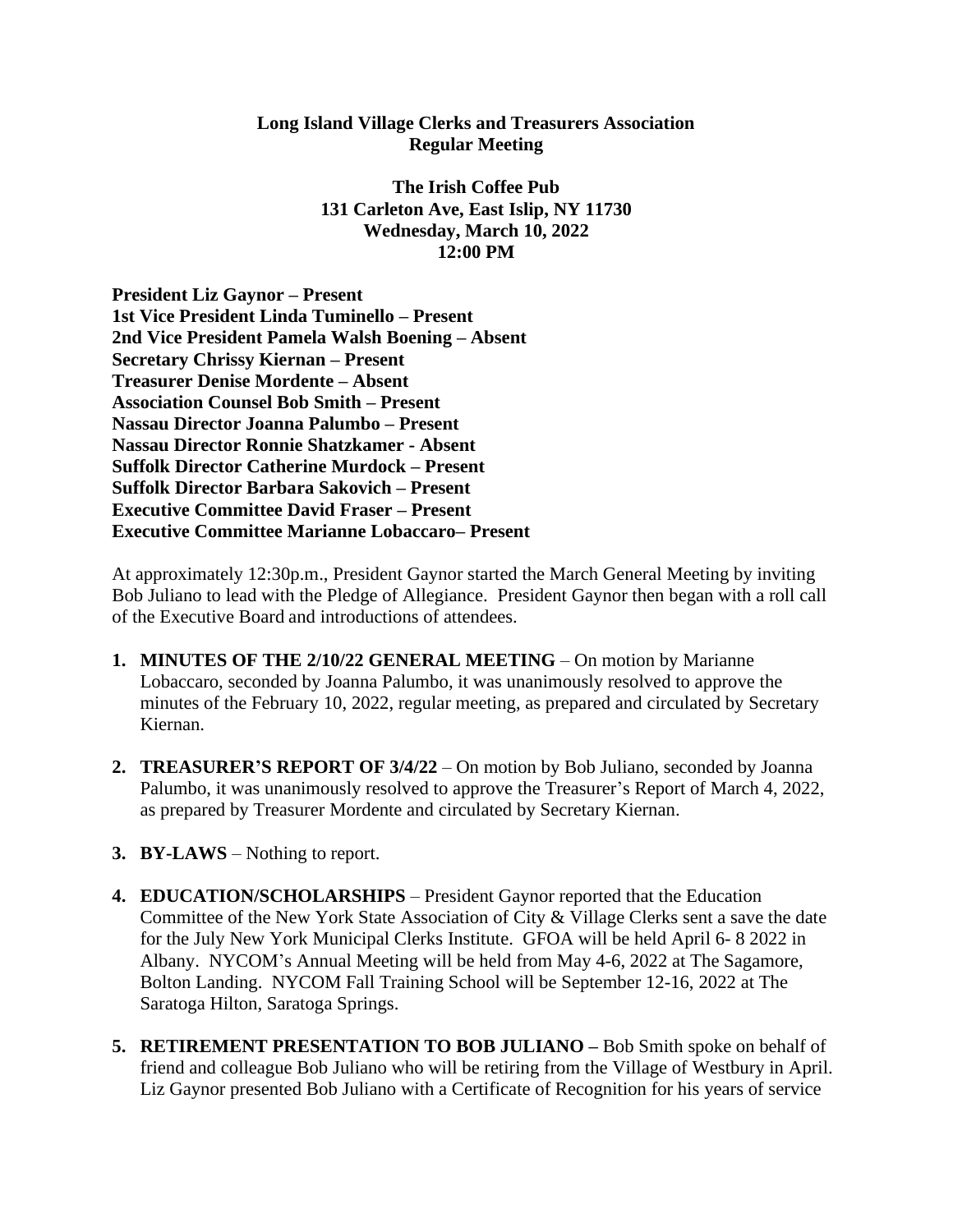in the villages of Lindenhurst, Port Jefferson, and Westbury and for having served as a Past President of our Association and as a longtime member. Bob Juliano spoke of the wonderful work of the Association and wished everyone the best.

- **6. MEMBERSHIP –** Nothing to report.
- **7. FINANCE –** Nothing to report.
- **8. SUNSHINE COMMITTEE** Marianne Lobaccaro reported that Phil Westerman's mom passed away. Also, Pam Walsh Boening is recovering from a broken ankle. On behalf of the Association, we offer our condolences to Phil and our well wishes to Pam.
- **9. OLD BUSINESS** None.
- **10. NEW BUSINESS** Marianne Lobaccaro reported that the New York State Society of Municipal Finance Officers is looking for session ideas and themes for NYCOM Fall Training School. Please reach out to her if you have any suggestions.
- **11. NEW YORK STATE ASSOCIATION OF CITY & VILLAGE CLERKS** Liz Dreaper, President of the New York State Association was our special invited guest and gave an update on the State Association. She also gave her well wishes to Bob Juliano who had served on her Board and would be stepping down. Liz gave her email address, ldreaper@dobbsferry.com, for anyone wishing to reach out to her with suggestions regarding the Association or Fall Training School.
- **12. IIMC REGION I MEETING** President Gaynor reported that she would be attending the IIMC Region I Meeting Sunday-Tuesday along with Marianne Lobaccaro. The Sunday Session is an all-day Athenian Dialogue. Next year the meeting will be held in Cooperstown.
- **13. GOLF COMMITTEE EDUCATIONAL FUNDRAISER –** Secretary Kiernan reminded members that the LIVCTA Educational Scholarship Golf Outing will be held on Monday, April 25, 2022 at the Village Club of Sands Point. Many Associate Members have committed to sponsoring the event already and we have a nice turnout of players and dinner guests. Chrissy thanked the Committee for their assistance.
- **14. MARCH ON HUNGER COMMITTEE** Associate Member Phil Westerman thanked everyone for their support today and in years past. An email with collection totals will be forthcoming. He estimated 1,800 lbs of food collected today and approximately \$7,000 in donations. A large number of monetary contributions were made by staff members at Arthur J. Gallagher in memory of Phil's mom. Phil expressed his gratitude to his colleagues.
- **15. NEW YORK STATE DENTAL COOPERATIVE –** Bryan McManaway and Chrissy Kiernan spoke about the New York State Dental Cooperative and its cost and plan benefits.
- **16. MEETING TOPIC – ALBANY UPDATE –** Peter Baynes, Executive Director, and Barbara Van Epps, Deputy Executive Director, of the New York Conference of Mayors